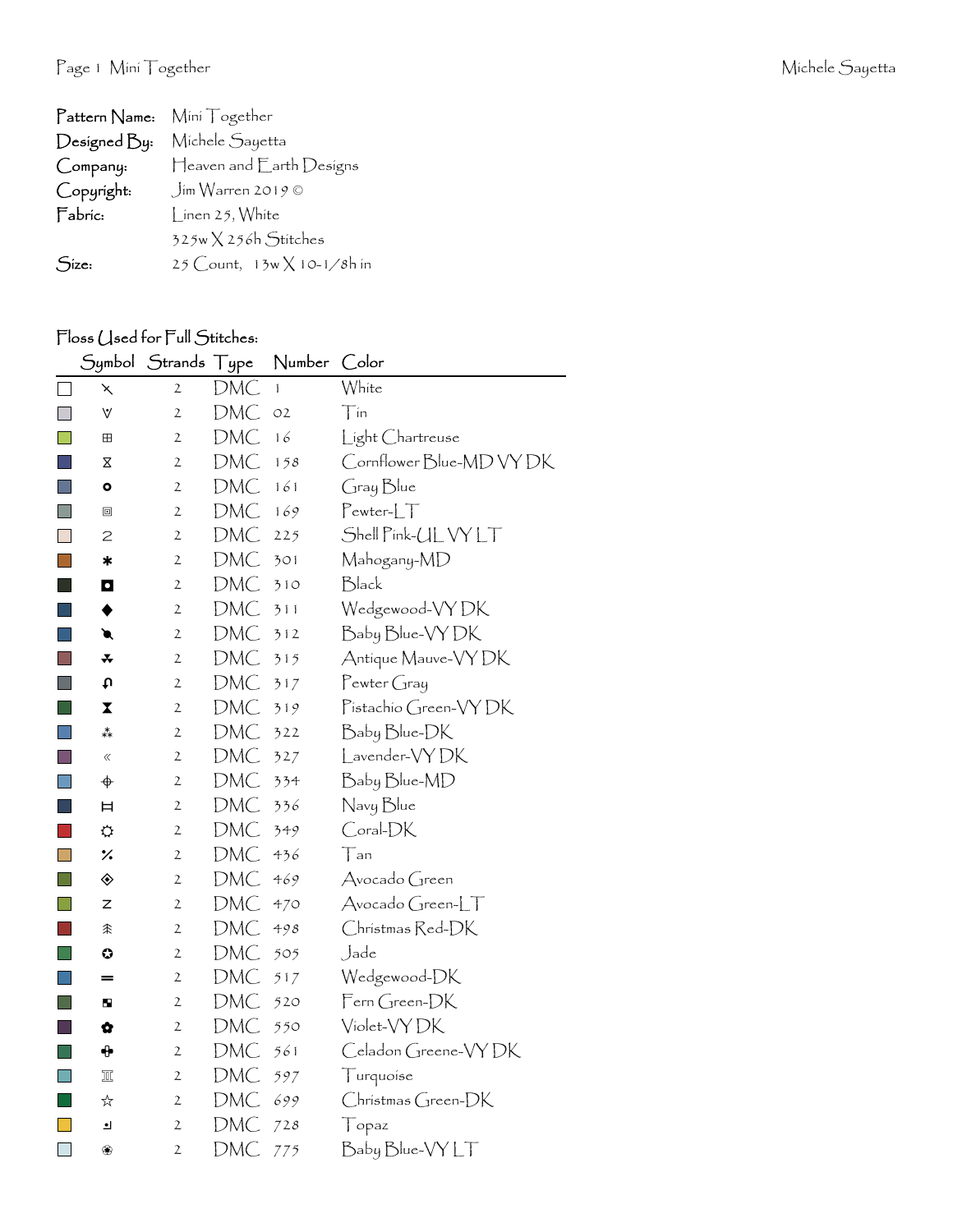|                             |                  | Symbol Strands Type |     | Number | Color                                                                     |
|-----------------------------|------------------|---------------------|-----|--------|---------------------------------------------------------------------------|
|                             | ≏                | $\mathbf{2}$        | DMC | 779    | Cocoa-DK                                                                  |
|                             | \$               | 2                   | DMC | 794    | Cornflower Blue-LT                                                        |
|                             | Y                | $\mathbf{2}$        | DMC | 803    | Baby Blue-CL VY DK                                                        |
|                             | ⋇                | 2                   | DMC | 807    | Peacock Blue                                                              |
|                             | т                | $\mathbf{2}$        | DMC | 813    | $Blue-LT$                                                                 |
|                             | ●                | $\mathbf{2}$        | DMC | 820    | Royal Blue-VY DK                                                          |
|                             | s                | 2                   | DMC | 823    | Navy Blue-DK                                                              |
|                             | Z                | $\mathbf{2}$        | DMC | 825    | Blue-DK                                                                   |
|                             | ¥                | $\mathbf{2}$        | DMC | 826    | Blue-MD                                                                   |
|                             | ❸                | 2                   | DMC | 890    | Pistachio Green-ULDK                                                      |
|                             | Ø                | $\mathbf{2}$        | DMC | 895    | Hunter Green-VYDK                                                         |
|                             | $\oplus$         | $\mathbf{2}$        | DMC | 907    | $\lceil \mathsf{arrot}(\mathsf{Green}\text{-}\llbracket \top \rrbracket)$ |
|                             | ⇓                | 2                   | DMC | 915    | Plum-DK                                                                   |
|                             | ┥                | $\mathbf{2}$        | DMC | 921    | Copper                                                                    |
|                             | $\circledbullet$ | 2                   | DMC | 922    | Copper-LT                                                                 |
|                             | 4                | $\mathbf{2}$        | DMC | 930    | Antique Blue-DK                                                           |
|                             | ⊠                | 2                   | DMC | 931    | Antique Blue-MD                                                           |
|                             | ≯                | 2                   | DMC | 936    | Avocado Green-DK MD                                                       |
|                             | t                | $\mathbf{2}$        | DMC | 938    | Coffee Brown-ULDK                                                         |
|                             | ■                | 2                   | DMC | 939    | Navy Blue-VY DK                                                           |
|                             | Y                | $\mathbf{2}$        | DMC | 945    | Tawny                                                                     |
| H                           | ⊌                | $\mathbf{2}$        | DMC | 966    | Baby Green-MD                                                             |
|                             | ⊘                | 2                   | DMC | 986    | Forest Green-VYDK                                                         |
|                             | ★                | $\mathbf{2}$        | DMC | 992    | Aquamarine-MD                                                             |
|                             | ை                | 2                   | DMC | 996    | Electric Blue-MD                                                          |
|                             | //               | 2                   | DMC | 3041   | Antique Violet-MD                                                         |
|                             | ↖                | $\mathfrak{2}$      | DMC | 3064   | Desert Sand                                                               |
| $\mathcal{L}_{\mathcal{A}}$ | ♦                | $\mathcal{P}$       | DMC | 3072   | $\frac{B}{C}$ Beaver Gray-VY LT                                           |
|                             | #                | 2                   | DMC | 3325   | Baby Blue-LT                                                              |
|                             |                  | $\mathbf{2}$        | DMC | 3350   | Dusty Rose-UL DK                                                          |
|                             | ┻                | 2                   | DMC | 3363   | Pine Green-MD                                                             |
|                             | ¢                | $\mathbf{2}$        | DMC | 3721   | Shell Pink-DK                                                             |
|                             | 93               | $\mathbf{2}$        | DMC | 3722   | Shell Pink-MD                                                             |
|                             | ↑                | 2                   | DMC | 3747   | Blue Violet-VYLT                                                          |
|                             | I                | $\mathbf{2}$        | DMC | 3750   | Antique Blue-VY DK                                                        |
|                             | ⚠                | $\mathbf{2}$        | DMC | 3760   | Wedgewood-MD                                                              |
|                             | ф                | 2                   | DMC | 3765   | Peacock Blue-VY DK                                                        |
|                             | ൿ                | $\mathbf{2}$        | DMC | 3766   | $\text{Peacock}$ $\text{Blue-LT}$                                         |
| $\mathbb{R}^3$              | $\bullet$        | $\mathbf{2}$        | DMC | 3770   | Tawny-VY LT                                                               |
|                             | ♧                | 2                   | DMC | 3776   | Mahogany-LT                                                               |
|                             | ¥                | $\mathbf{2}$        | DMC | 3787   | Beige Gray-VY DK                                                          |
|                             | ⊟                | 2                   | DMC | 3799   | Pewter Gray-VY DK                                                         |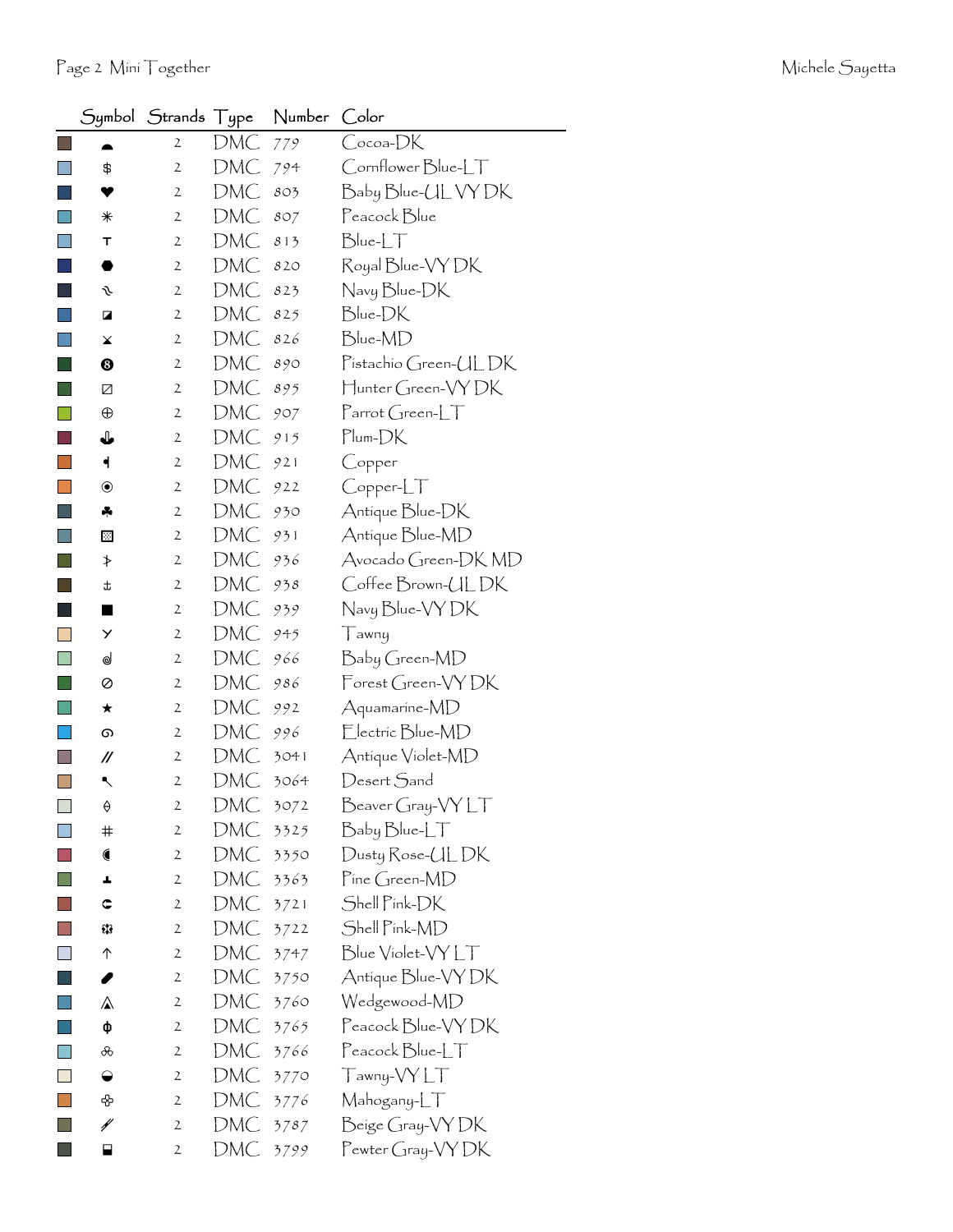|                         | Symbol Strands Type |            | Number | Color               |
|-------------------------|---------------------|------------|--------|---------------------|
| ¢                       | $\mathbf{2}$        | DMC 3807   |        | Cornflower Blue     |
| 未                       | 2                   | DMC 3810   |        | Turquoise-DK        |
|                         | 2                   | DMC        | 3816   | Celadon Green-MD    |
| ◉                       | 2                   | DMC 3827   |        | Golden Brown-Pale   |
| <b>☀</b>                | 2                   | DMC 3830   |        | Terra Cotta-MD      |
| $\sqrt{2}$              | $\mathfrak{2}$      | DMC 3834   |        | Grape-DK            |
| ⊠                       | $\mathfrak{2}$      | DMC 3843   |        | Electric Blue       |
| $\ddagger$              | 2                   | DMC -      | 3846   | Bright Turquoise-LT |
| Δ                       | 2                   | $DMC$ 3847 |        | Teal Green-DK       |
| Д                       | $\mathfrak{2}$      | DMC 3853   |        | Autumn Gold-DK      |
| ◈                       | $\mathfrak{2}$      | DMC-       | 3854   | Autumn Gold-MD      |
| ?                       | 2                   | DMC 3858   |        | Rosewood-MD         |
| $\overline{\mathsf{c}}$ | 2                   | DMC .      | 3860   | (Cocoa              |
| A                       | 2                   | DMC-       | 3862   | Mocha Beige-DK      |
| ↖                       | $\mathbf{2}$        | DMC 3863   |        | Mocha Beige-MD      |
| ₩                       | 2                   | DMC        | 3864   | Mocha Beige-LT      |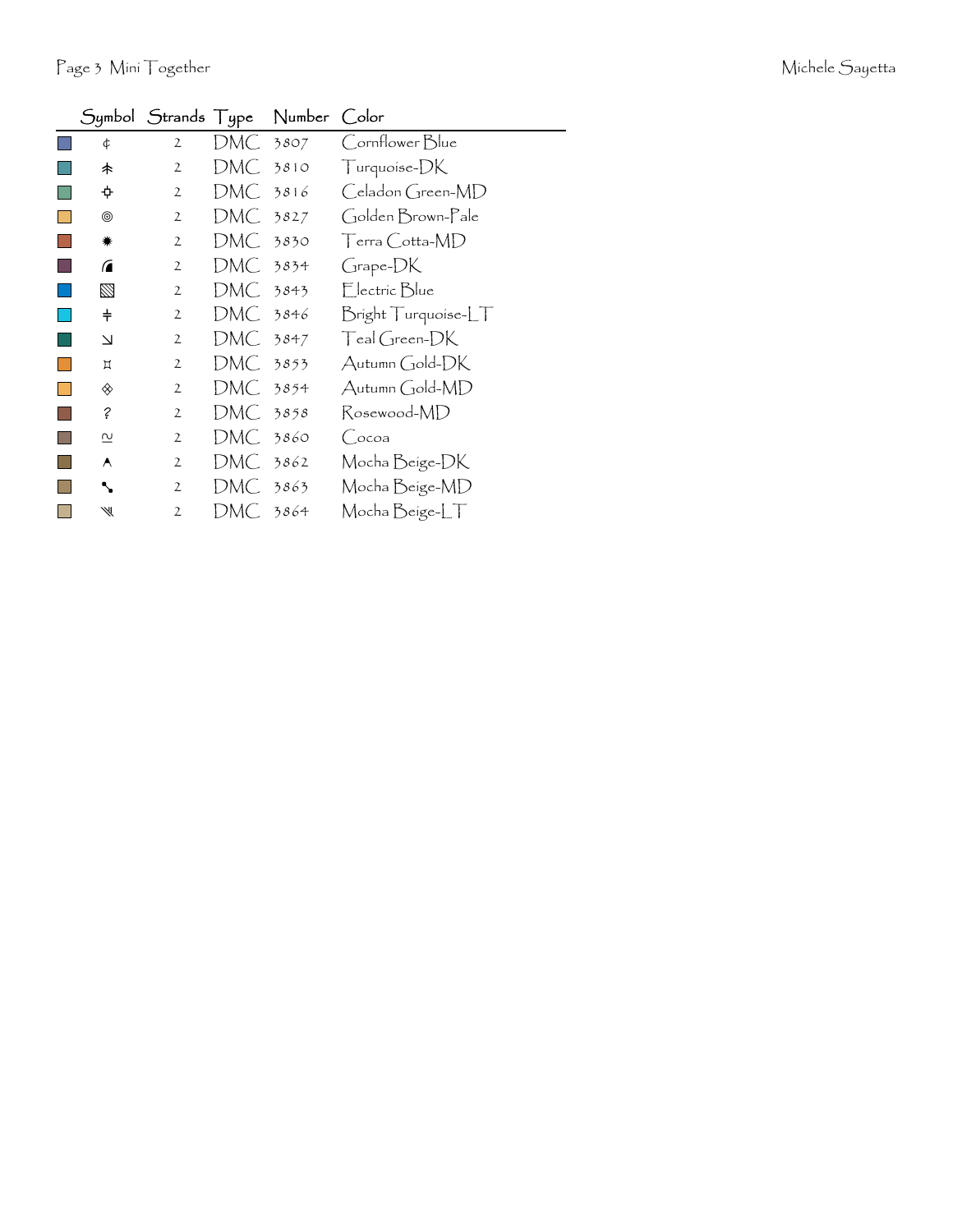## Usage Summary

Strands Per Skein: 6 Skein Length: 313.0 in

| Type                   | Number | Full | $H$ alf            |                    |            |                      |       |       |            |                    | Quarter Petite Back(in) Str(in) Spec(in) French Bead Skein Est. |
|------------------------|--------|------|--------------------|--------------------|------------|----------------------|-------|-------|------------|--------------------|-----------------------------------------------------------------|
| $\Box$ DMC             |        | 552  | $\bigcirc$         | $\circlearrowleft$ | $\circ$    | $O.O$                | $O.O$ | O.O   | $\circ$    | $\circ$            | 1.000                                                           |
| $\square$ DMC          | O2     | 163  | O                  | $\circ$            | O          | O.O                  | O.O   | O.O   | O          | O                  | 1.000                                                           |
| $\square$ DMC          | 16     | 141  | O                  | O                  | O          | O.O                  | O.O   | O.O   | O          | O                  | 1.000                                                           |
| $\Box$ DMC             | 158    | 591  | O                  | O                  | O          | O.O                  | O.O   | O.O   | O          | O                  | 1.000                                                           |
| $\Box$ DMC             | 161    | 1342 | O                  | O                  | O          | O.O                  | O.O   | O.O   | O          | O                  | 1.000                                                           |
| $\Box$ DMC             | 169    | 916  | O                  | O                  | O          | O.O                  | O.O   | O.O   | O          | O                  | 1.000                                                           |
| $\Box$ DMC             | 225    | 20   | O                  | O                  | O          | O.O                  | O.O   | O.O   | O          | O                  | 1.000                                                           |
| $\Box$ DMC             | 301    | 527  | O                  | O                  | $\circ$    | O.O                  | O.O   | O.O   | O          | O                  | 1.000                                                           |
| $\square$ DMC          | 310    | 2127 | O                  | O                  | O          | O.O                  | O.O   | O.O   | O          | O                  | 1.000                                                           |
| $\Box$ DMC             | 311    | 1882 | O                  | O                  | O          | O.O                  | O.O   | O.O   | O          | O                  | 1.000                                                           |
| $\Box$ DMC             | 312    | 2571 | O                  | O                  | O          | $O.O$                | O.O   | O.O   | O          | O                  | 1.000                                                           |
| $\Box$ DMC             | 315    | 356  | O                  | O                  | $\circ$    | O.O                  | O.O   | O.O   | O          | O                  | 1.000                                                           |
| $\Box$ DMC             | 317    | 1922 | O                  | O                  | O          | $O.O$                | O.O   | O.O   | O          | O                  | 1.000                                                           |
| $\blacksquare$ DMC     | 319    | 125  | O                  | O                  | O          | $O.O$                | O.O   | O.O   | O          | O                  | 1.000                                                           |
| $\Box$ DMC             | 322    | 776  | O                  | O                  | O          | O.O                  | O.O   | O.O   | O          | O                  | 1.000                                                           |
| $\Box$ DMC             | 327    | 751  | O                  | O                  | O          | $O.O$                | O.O   | O.O   | O          | O                  | 1.000                                                           |
| $\square$ DMC          | 334    | 370  | O                  | O                  | O          | O.O                  | O.O   | O.O   | O          | O                  | 1.000                                                           |
| $\blacksquare$ DMC     | 336    | 1938 | O                  | O                  | O          | O.O                  | O.O   | O.O   | O          | O                  | 1.000                                                           |
| $\blacksquare$ DMC     | 349    | 45   | O                  | O                  | O          | O.O                  | O.O   | O.O   | O          | O                  | 1.000                                                           |
| $\Box$ DMC             | 436    | 547  | O                  | O                  | O          | O.O                  | O.O   | O.O   | O          | O                  | 1.000                                                           |
| $\Box$ DMC             | 469    | 1283 | O                  | O                  | O          | O.O                  | O.O   | O.O   | O          | O                  | 1.000                                                           |
| $\Box$ DMC             | 470    | 832  | O                  | O                  | O          | O.O                  | O.O   | O.O   | O          | O                  | 1.000                                                           |
| $\blacksquare$ dmC     | 498    | 319  | O                  | O                  | $\circ$    | O.O                  | O.O   | O.O   | O          | O                  | 1.000                                                           |
| $\Box$ DMC             | 505    | 229  | O                  | O                  | $\circ$    | O.O                  | O.O   | O.O   | O          | O                  | 1.000                                                           |
| $\square$ DMC          | 517    | 2907 | O                  | O                  | O          | O.O                  | O.O   | O.O   | O          | O                  | 1.000                                                           |
| $\blacksquare$ DMC     | 520    | 584  | O                  | O                  | O          | O.O                  | O.O   | O.O   | O          | O                  | 1.000                                                           |
| $\blacksquare$ DMC     | 550    | 303  | O                  | O                  | $\circ$    | O.O                  | O.O   | O.O   | O          | O                  | 1.000                                                           |
| $\blacksquare$ DMC     | 561    | 116  | O                  | O                  | О          | O.O                  | O.O   | O.O   | О          | О                  | 1.000                                                           |
| $\square$ DMC          | 597    | 556  | O                  | $\circ$            | $\circ$    | $O.O$                | O.O   | O.O   | O          | O                  | 1.000                                                           |
| DMC 699                |        | 25   | $\circ$            | $\circ$            | $\bigcirc$ | $\circ$ .<br>$\circ$ | $O.O$ | O.O   | O          | O                  | 1.000                                                           |
| $\Box$ DMC 728         |        | 220  | O                  | O                  | O          | $O.O$                | $O.O$ | $O.O$ | O          | O                  | 1.000                                                           |
| $\Box$ DMC 775         |        | 2021 | O                  | O                  | O          | $O.O$                | $O.O$ | $O.O$ | O          | O                  | 1.000                                                           |
| $\blacksquare$ DMC     | 779    | 895  | O                  | $\circ$            | O          | $O.O$                | O.O   | $O.O$ | O          | O                  | 1.000                                                           |
| $\Box$ DMC 794         |        | 187  | $\circ$            | O                  | O          | $O.O$                | $O.O$ | O.O   | O          | O                  | 1.000                                                           |
| $\blacksquare$ DMC 803 |        | 782  | $\bigcirc$         | $\bigcirc$         | $\bigcirc$ | $O.O$                | $O.O$ | $O.O$ | O          | O                  | 1.000                                                           |
| $\Box$ DMC 807         |        | 2904 | $\circlearrowleft$ | $\bigcirc$         | $\bigcirc$ | $O.O$                | $O.O$ | $O.O$ | $\bigcirc$ | $\circlearrowleft$ | 1.000                                                           |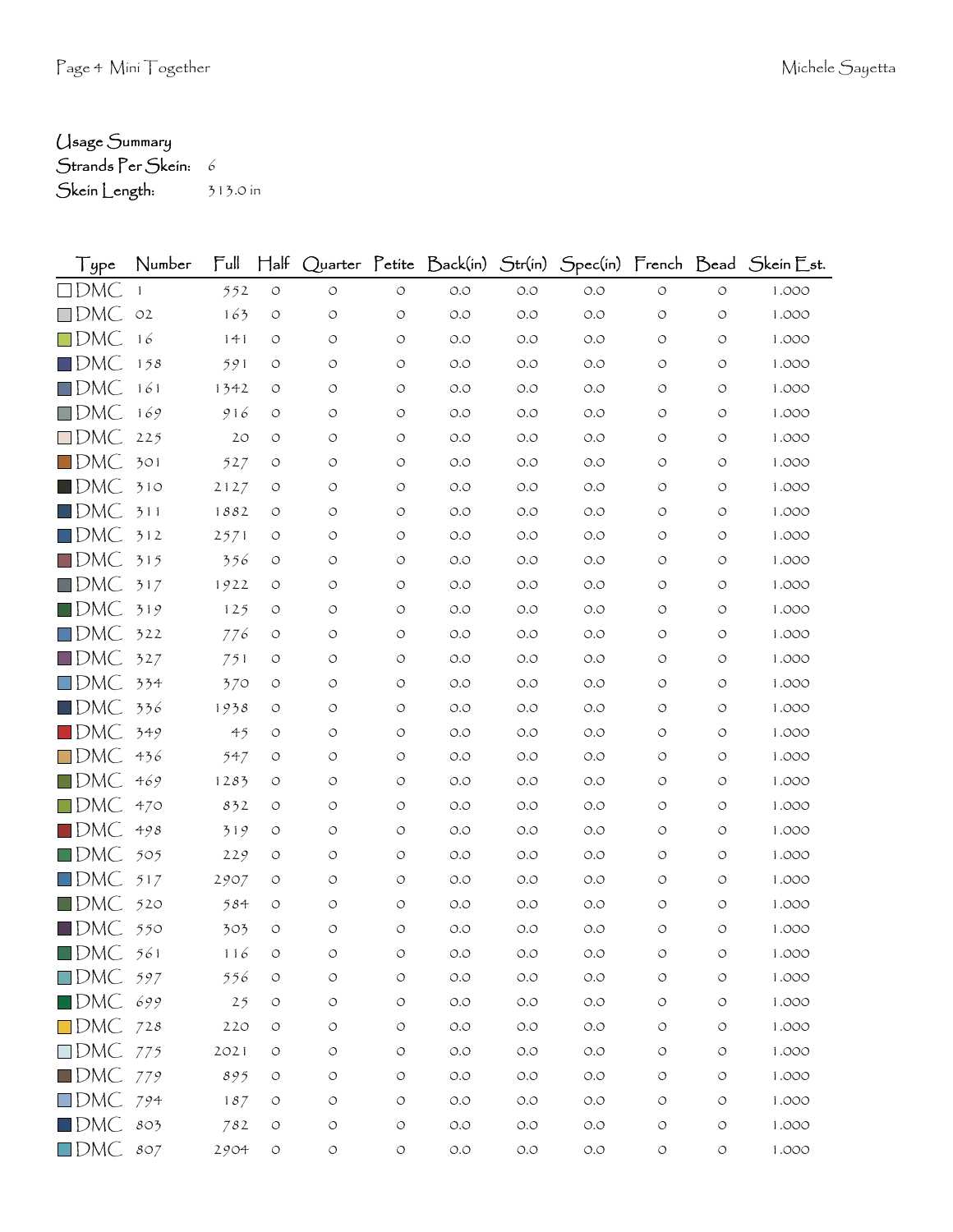| Type               | Number | Full           | $H$ alf            |                    |                    |       |       |       |                    |                    | Quarter Petite Back(in) Str(in) Spec(in) French Bead Skein Est. |
|--------------------|--------|----------------|--------------------|--------------------|--------------------|-------|-------|-------|--------------------|--------------------|-----------------------------------------------------------------|
| $\square$ DMC      | 813    | 1144           | $\circ$            | O                  | O                  | O.O   | $O.O$ | $O.O$ | O                  | O                  | 1.000                                                           |
| $\blacksquare$ DMC | 820    | 178            | $\circ$            | $\circlearrowleft$ | O                  | O.O   | O.O   | $O.O$ | $\circ$            | O                  | 1.000                                                           |
| $\blacksquare$ DMC | 823    | 3609           | $\circ$            | O                  | O                  | O.O   | O.O   | $O.O$ | O                  | O                  | 1.000                                                           |
| $\square$ DMC      | 825    | 1026           | O                  | O                  | $\circ$            | O.O   | O.O   | O.O   | O                  | O                  | 1.000                                                           |
| $\square$ DMC      | 826    | 751            | O                  | $\circ$            | O                  | O.O   | 0.0   | O.O   | O                  | O                  | 1.000                                                           |
| $\blacksquare$ DMC | 890    | 2399           | $\circ$            | O                  | O                  | O.O   | O.O   | O.O   | O                  | O                  | 1.000                                                           |
| $\blacksquare$ DMC | 895    | 285            | $\circ$            | O                  | O                  | O.O   | O.O   | O.O   | O                  | O                  | 1.000                                                           |
| $\square$ DMC      | 907    | 163            | $\circ$            | O                  | O                  | O.O   | 0.0   | $O.O$ | O                  | O                  | 1.000                                                           |
| $\blacksquare$ DMC | 915    | 158            | $\circ$            | O                  | O                  | O.O   | O.O   | O.O   | O                  | O                  | 1.000                                                           |
| $\square$ DMC      | 921    | 557            | O                  | $\circ$            | O                  | O.O   | O.O   | O.O   | O                  | O                  | 1.000                                                           |
| $\square$ DMC      | 922    | 285            | $\circ$            | O                  | O                  | O.O   | 0.0   | $O.O$ | O                  | O                  | 1.000                                                           |
| $\blacksquare$ DMC | 930    | 1328           | O                  | O                  | O                  | O.O   | 0.0   | O.O   | O                  | O                  | 1.000                                                           |
| $\square$ DMC      | 931    | 615            | $\circ$            | O                  | $\circ$            | O.O   | O.O   | O.O   | O                  | O                  | 1.000                                                           |
| $\blacksquare$ DMC | 936    | 1117           | $\circ$            | O                  | O                  | O.O   | 0.0   | O.O   | O                  | O                  | 1.000                                                           |
| $\blacksquare$ DMC | 938    | 1087           | $\circ$            | O                  | O                  | O.O   | O.O   | O.O   | O                  | O                  | 1.000                                                           |
| $\blacksquare$ DMC | 939    | 7973           | $\circ$            | O                  | O                  | O.O   | 0.0   | O.O   | $\circ$            | O                  | 3.000                                                           |
| $\square$ DMC      | 945    | 289            | O                  | O                  | O                  | O.O   | 0.0   | O.O   | O                  | O                  | 1.000                                                           |
| $\square$ DMC      | 966    | 294            | $\circ$            | $\circ$            | O                  | O.O   | 0.0   | O.O   | O                  | O                  | 1.000                                                           |
| $\square$ DMC      | 986    | 286            | $\circ$            | O                  | O                  | O.O   | O.O   | O.O   | O                  | O                  | 1.000                                                           |
| $\square$ DMC      | 992    | 4 <sub>5</sub> | O                  | O                  | O                  | O.O   | 0.0   | O.O   | O                  | O                  | 1.000                                                           |
| $\square$ DMC      | 996    | 2542           | $\circ$            | O                  | O                  | O.O   | 0.0   | $O.O$ | O                  | O                  | 1.000                                                           |
| $\square$ DMC      | 3041   | 1191           | $\circ$            | O                  | O                  | O.O   | O.O   | O.O   | O                  | O                  | 1.000                                                           |
| $\square$ DMC      | 3064   | 616            | O                  | O                  | O                  | O.O   | 0.0   | O.O   | O                  | O                  | 1.000                                                           |
| $\square$ DMC      | 3072   | 56             | $\circ$            | $\circ$            | $\circ$            | O.O   | 0.0   | O.O   | O                  | O                  | 1.000                                                           |
| $\square$ DMC      | 3325   | 1351           | $\circ$            | O                  | O                  | O.O   | 0.0   | O.O   | O                  | O                  | 1.000                                                           |
| $\Box$ DMC         | 3350   | 21             | $\circ$            | O                  | O                  | O.O   | O.O   | O.O   | O                  | O                  | 1.000                                                           |
| $\square$ DMC      | 3363   | 975            | $\circ$            | $\circ$            | O                  | O.O   | O.O   | O.O   | $\circ$            | O                  | 1.000                                                           |
| $\blacksquare$ DMC | 3721   | 280            | O                  | $\circ$            | O                  | $O.O$ | 0.0   | O.O   | $\circ$            | O                  | 1.000                                                           |
| $\blacksquare$ DMC | 3722   | 887            | $\circ$            | $\bigcirc$         | $\circlearrowleft$ | $O.O$ | $O.O$ | $O.O$ | $\circlearrowleft$ | $\circlearrowleft$ | 1.000                                                           |
| $\square$ DMC      | 3747   | 801            | $\circ$            | $\circlearrowleft$ | $\circ$            | O.O   | $O.O$ | $O.O$ | $\circ$            | O                  | 1.000                                                           |
| $\blacksquare$ DMC | 3750   | 1026           | $\circ$            | $\circ$            | O                  | O.O   | $O.O$ | $O.O$ | O                  | O                  | 1.000                                                           |
| $\square$ DMC      | 3760   | 3262           | $\circ$            | $\circlearrowleft$ | O                  | O.O   | $O.O$ | $O.O$ | $\circ$            | O                  | 1.000                                                           |
| $\square$ DMC      | 3765   | 1212           | $\circ$            | $\circlearrowleft$ | O                  | O.O   | $O.O$ | $O.O$ | $\circ$            | O                  | 1.000                                                           |
| $\square$ DMC      | 3766   | 1987           | $\circlearrowleft$ | $\circ$            | O                  | $O.O$ | $O.O$ | $O.O$ | $\circ$            | O                  | 1.000                                                           |
| $\square$ DMC      | 3770   | 265            | $\circ$            | $\circlearrowleft$ | O                  | O.O   | $O.O$ | $O.O$ | $\circlearrowleft$ | O                  | 1.000                                                           |
| $\square$ DMC      | 3776   | 952            | $\circ$            | $\circ$            | O                  | O.O   | $O.O$ | $O.O$ | $\circ$            | O                  | 1.000                                                           |
| $\blacksquare$ DMC | 3787   | $8\;$ i $8\;$  | $\circ$            | $\bigcirc$         | O                  | $O.O$ | $O.O$ | $O.O$ | $\circ$            | O                  | 1.000                                                           |
| $\blacksquare$ DMC | 3799   | 852            | $\circlearrowleft$ | $\circlearrowleft$ | O                  | O.O   | $O.O$ | $O.O$ | $\circlearrowleft$ | O                  | 1.000                                                           |
| $\square$ DMC      | 3807   | 670            | $\circ$            | $\circ$            | O                  | O.O   | $O.O$ | $O.O$ | $\circ$            | O                  | 1.000                                                           |
| $\square$ DMC      | 3810   | 519            | $\circ$            | $\bigcirc$         | O                  | $O.O$ | $O.O$ | $O.O$ | $\circ$            | O                  | 1.000                                                           |
| $\square$ DMC      | 3816   | 323            | $\circ$            | $\circlearrowleft$ | $\circlearrowleft$ | $O.O$ | $O.O$ | $O.O$ | $\circlearrowleft$ | $\circlearrowleft$ | 1.000                                                           |
| $\Box$ DMC 3827    |        | 614            | $\circlearrowleft$ | $\circlearrowleft$ | $\circlearrowleft$ | $O.O$ | $O.O$ | $O.O$ | $\circ$            | $\circlearrowleft$ | 1.000                                                           |